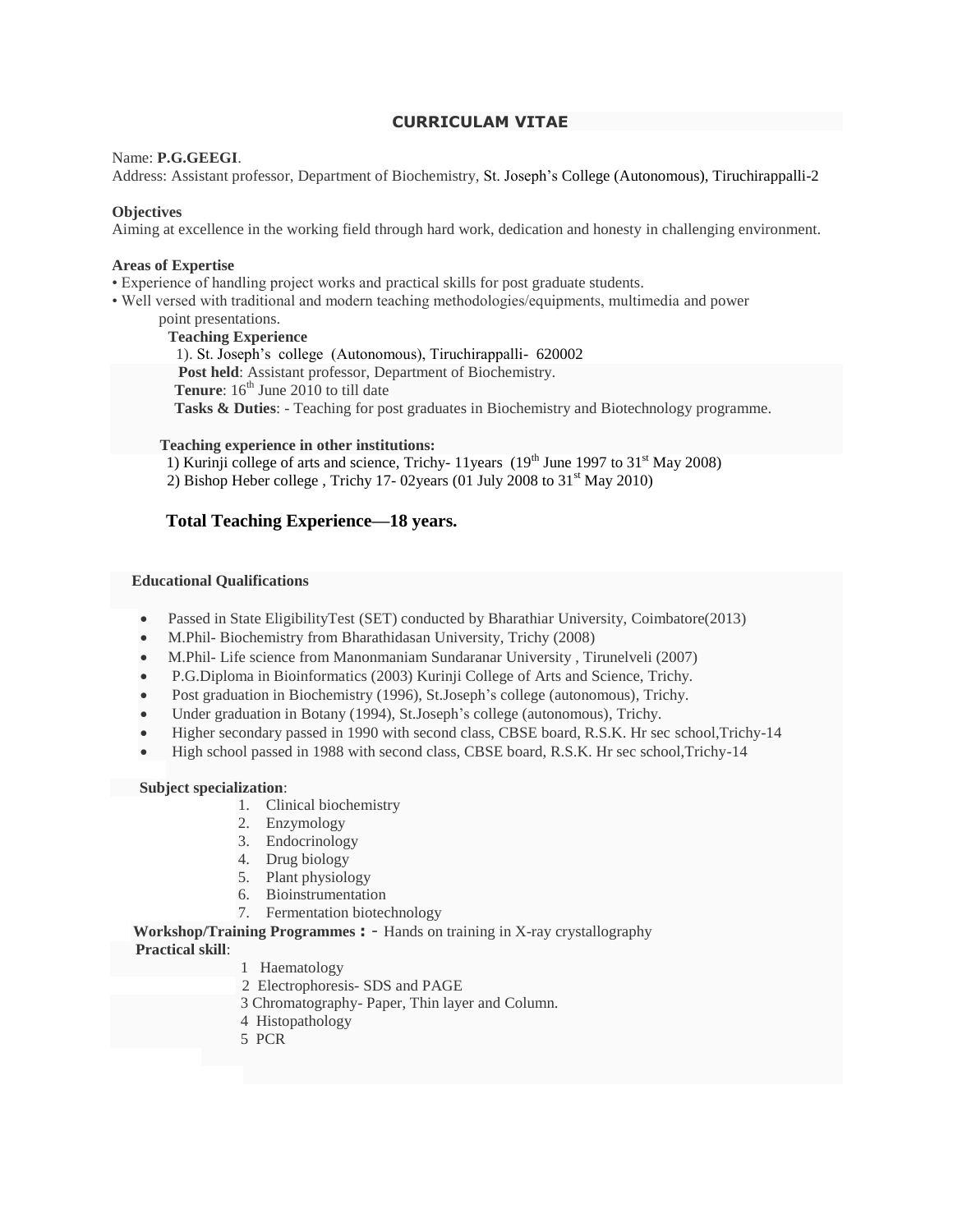#### **Publications:**

 In-vitro antibacterial activity of *Aegiceras corniculatum* and *Bruguiera cyclindrica* against isolated bacterial urinary tract infection – International Journal of Pharmaceutical Research and Development, 2012, 3(11): 120-125

### . Hepatoprotective activity of *Vanilla planifolia* [against paracetamol induced hepatotoxicity in albino rats](http://www.ijipls.com/uploaded/journal_files/111213051212.pdf) **Dec 2011, 1(3):70-77.**

Phytochemical and antimicrobial effect of *Psidium guajava* and *Leucas aspera* against dental caries pathogen - *Int. J. of Adv. Res.* 2013**, 1:** 13-20.

## *In Vitro* Anticancer Activity of Ethanolic Extract of *Euphorbia hirta* (L.) Sci. Technol. Arts Res. J. Jan-March 2014, 3(1): 08-13.

Physical and Clinical Changes Induced by Monosodium Glutamate in Swiss Albino Mice and its Counter-Action by the water extract of *Withania Somnifera* Root- Imperial Journal of Interdisciplinary Research (IJIR),2016,

2(12)**:** 1264-1270.

.

#### **Paper Presented at Seminar/Conference:**

- Participated and Presented Paper in 3rd International Conference on Food Technology at IICPT, Thanjavur "*Isolation and characterization of fecal oxalate degrading yeast***."**
- Participated and Presented Paper in Two day National conference on "Biotechnological Innovations for Socio-Economic Development" at J.J college of Arts and Science (Autonomous), Pudukkottai. "Synthesis , characterization and antimicrobial activity of nanoparticles from *Aegiceras corniculatum*"
- Participated and Presented Paper in Two day National conference on "Biotechnological Innovations for Socio-Economic Development" at J.J college of Arts and Science (Autonomous), Pudukkottai. "Biochemical assay for the protective effect of the aqueous seed extract of *Carica papaya* against glycerol induced acute renal failure in albino rats"

## **I. Areas of consultancy and income generated**

| <b>Organization Name</b>        | <b>Consultation Type</b>                              | <b>Persons</b><br>Involved | Date                | <b>Revenue Days</b> |  |
|---------------------------------|-------------------------------------------------------|----------------------------|---------------------|---------------------|--|
| -Physics dept of SJC,<br>Trichy | Estimations of proteins, carbohydrates $\&$<br>lipids |                            | $ 2018-02-26 1800 $ |                     |  |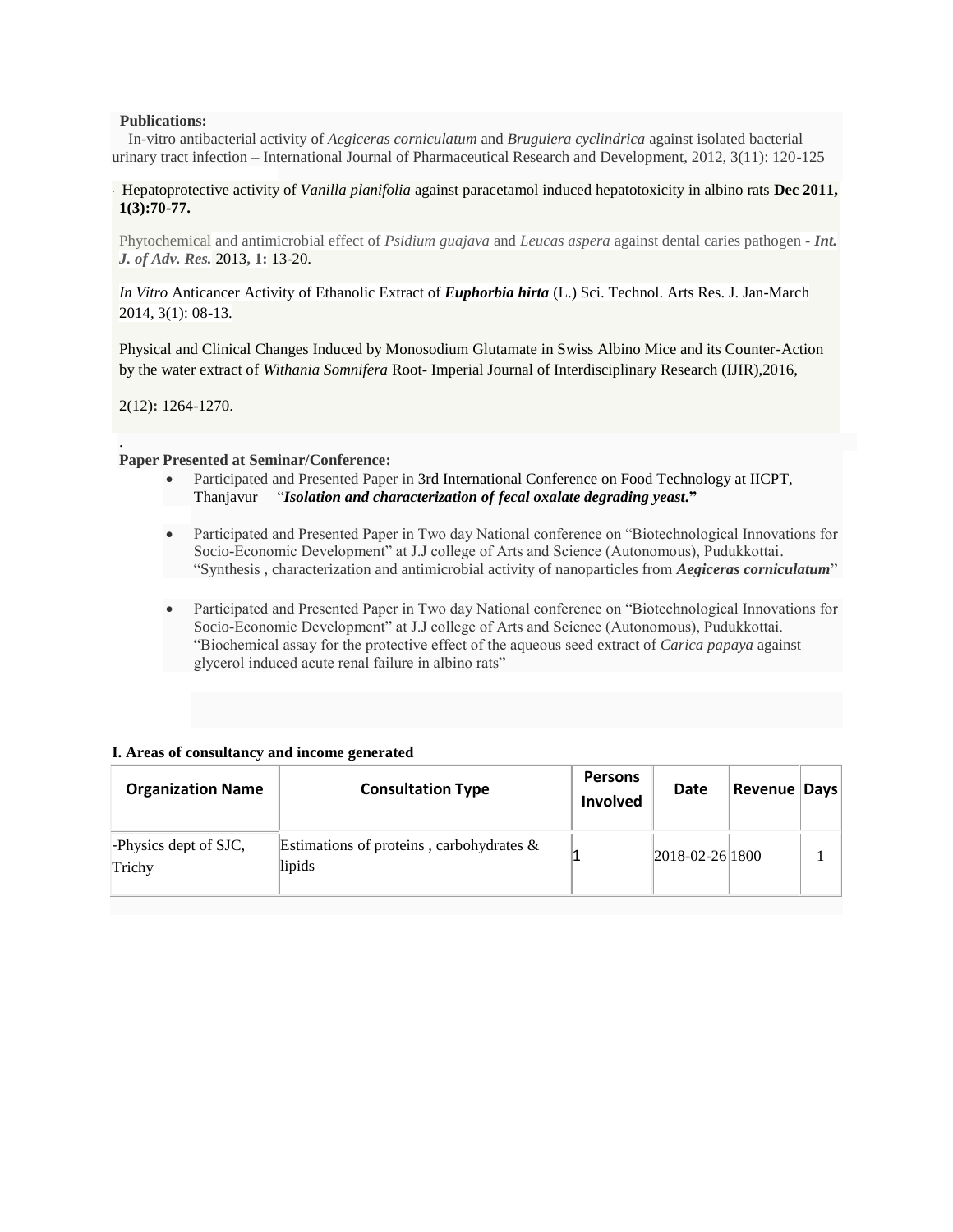| <b>Title</b>                                                                                                             | <b>Type</b>           | <b>Organization Name</b>                                  | <b>Place</b>    | Day<br>s | <b>Date</b>        |
|--------------------------------------------------------------------------------------------------------------------------|-----------------------|-----------------------------------------------------------|-----------------|----------|--------------------|
| 3rd International Conference on Food<br>Technology                                                                       |                       | <b>IICPT</b>                                              | THANJAVUR       | 2        | 2013-01-04         |
| New Frontiers in Biochemistry                                                                                            | S                     | Holy cross college                                        | Trichy          | 1        | $2013 - 02 - 14$   |
| Recent Advances in Medicinal and Aromatic<br>plants (NASYMP'15)                                                          | Y                     | Department of Botany,<br>St.Joseph's College,             | Tiruchirappalli | 1        | $ 2015 - 02 - 05 $ |
| National conference on Recent Advancement<br>in Biotechnology                                                            | S                     | Department of<br>Biotechnology, Jamal<br>Mohamed College, | Tiruchirappalli | 1        | 2015-02-25         |
| National Seminar on Futuristic Prospects of<br><b>Biological Sciences</b>                                                | $\overline{\text{S}}$ | Department of Biochemistry,<br><b>Holy Cross College</b>  | Tiruchirappalli | 1        | 2015-02-26         |
| International Conference on Clinical research I                                                                          |                       | Srimathi Indira Gandhi<br>College for Women               | -Trichy         | 1        | 2016-01-25         |
| Science Academies Lecture Workshop on<br><b>Bioprospecting and Bioresources</b>                                          | C                     | Dept of Botany                                            | -Trichy         | 3        | $ 2016 - 02 - 10$  |
| International Seminar on Cardiovascular<br>Research                                                                      |                       | Dept of Biochemistry                                      | -Trichy         | 1        | $2016 - 02 - 15$   |
| National Seminar on Whole grains for Healthy S<br>life                                                                   |                       | <b>IICPT</b>                                              | -Thanjavur      | 1        | $ 2015 - 10 - 16$  |
| International scientist meet                                                                                             |                       | Dept of biotechnology                                     | -Trichy         | 1        | 2015-12-15         |
| National symposium on Medicinal and<br>Aromatic plants (NASYMP'17)                                                       | Y                     | School of biological science                              | Tiruchirappalli | 1        | $ 2017 - 02 - 15 $ |
| International Seminar On Frontiers in<br><b>Biological Sciences</b>                                                      | S                     | Dept of Biochemistry                                      | Tiruchirappalli | 1        | $ 2016 - 12 - 16 $ |
| Lecture Series on Health Sciences                                                                                        | $\mathbf S$           | Dept of Biochemistry                                      | Tiruchirappalli | 1        | 2016-09-28         |
| National Seminar on "global food security<br>and systems and nutrition" the role of<br>biotechnology in sustainable food | $\mathbf S$           | Dept of biotechnology                                     | Tiruchirappalli | 1        | $ 2017 - 01 - 05$  |
| Green synthesis of Nanoparticles                                                                                         | W                     | Dept of Biochemistry and                                  | -Tiruchirappall | 1        | $ 2016 - 07 - 11 $ |

## **II Seminars (S) / Conferences (C) /Workshops (WS) attended and the source of funding (National (N) / International (IN) with details of outstanding participants, if any**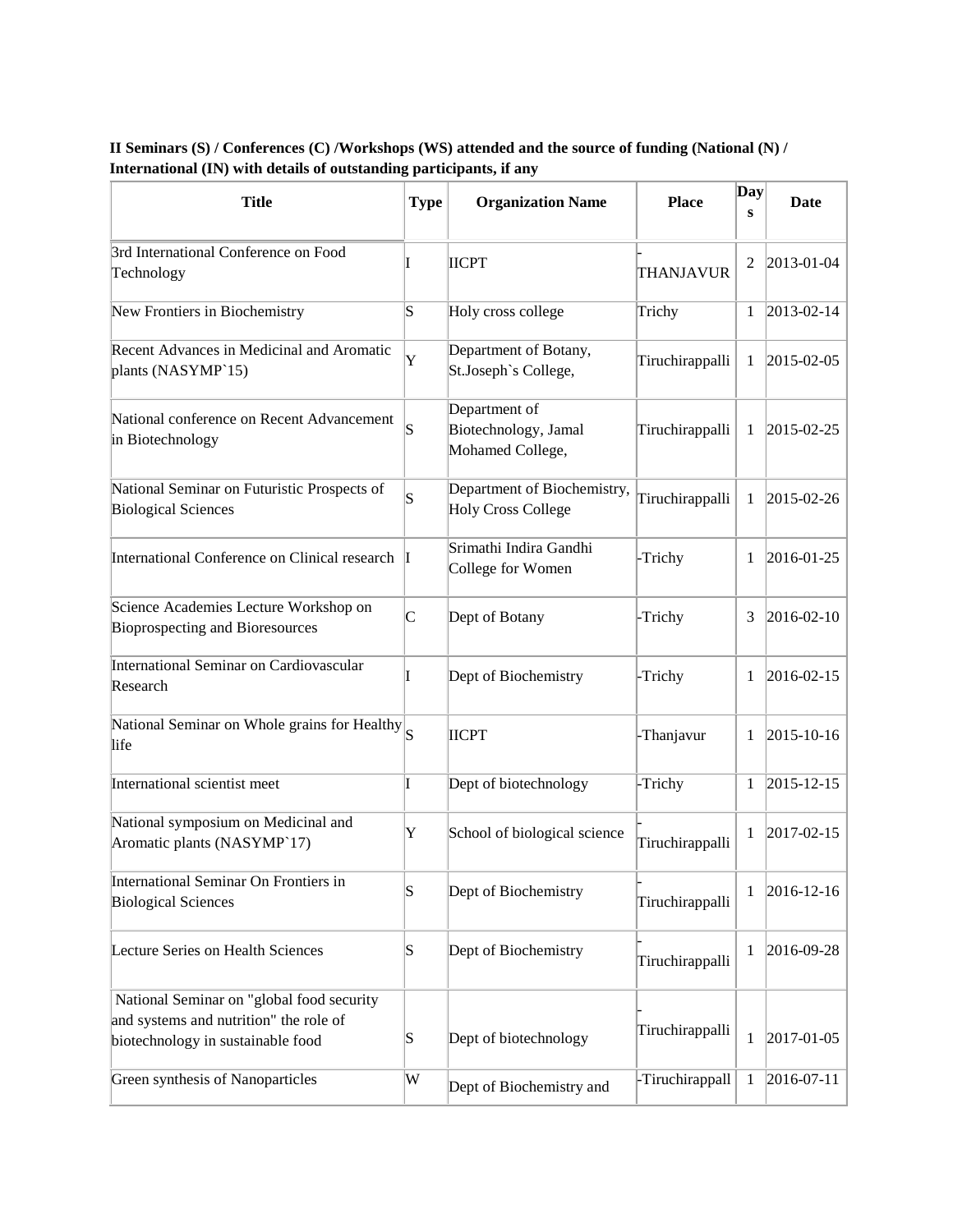|                                                                                          |   | Dept of biotechnology                                                          |                 |              |                    |
|------------------------------------------------------------------------------------------|---|--------------------------------------------------------------------------------|-----------------|--------------|--------------------|
| One day workshop on electron microscopy                                                  | W | Dept of biotechnology<br>andDept of Biochemistry                               | Tiruchirappalli | 1            | 2016-07-25         |
| In-vitro culture techniques                                                              | W | Dept of Biochemistry and<br>Dept of biotechnology                              | -Tiruchirappall | 1            | $ 2016 - 08 - 03 $ |
| Ambient air quality monitoring                                                           | W | Dept of biotechnology and<br>Dept of Biochemistry in<br>association with TNPCB | -Tiruchirappall | 1            | $2016 - 08 - 24$   |
| Science Academics `Lecture Workshop on `<br>Progress and Prospects in Biosciences        | W | Dept of biotechnology                                                          | -Tiruchirappall | 2            | 2016-10-04         |
| International scientist meet                                                             | T | Dept of Biochemistry, SJC                                                      | -Trichy         | $\mathbf{1}$ | $2017 - 05 - 18$   |
| International seminar on career options and<br>for scenario in life sciences(iscojls-17) | S | Dept of Biochemistry and<br>Dept of biotechnology                              | -Trichy         | 1            | 2017-08-23         |
| International colloquia on bionanomaterials<br>and bionanotechnology                     |   | Dept of Biochemistry, SJC                                                      | -Trichy         | 1            | 2018-02-08         |
| Two day state level workshop on "challenges<br>and opportunities in bioinformatics"      | W | Cauvery college for women,                                                     | -Trichy         | 2            | 2018-02-15         |
| <b>Biogenic nanoparticles</b>                                                            | W | Dept of Biochemistry, SJC                                                      | Trichy          | $\mathbf{1}$ | 2017-07-12         |
| New vistas in biodiversity and bioresources                                              | W | Dept of Botany                                                                 | -Trichy         | 3            | 2017-08-02         |
| Optical technology                                                                       | W | Dept of Biochemistry, SJC                                                      | -Trichy         | 1            | 2017-08-07         |
| Plant tissue culture                                                                     | W | Dept of Biochemistry, SJC                                                      | -Trichy         | 1            | 2017-09-19         |
| In-vitro evaluation methods                                                              | W | Dept of Biochemistry, SJC                                                      | -Trichy         | 1            | 2017-11-29         |

# **III Resource Person: (Special Lectures / Workshops / Seminars / Association Activities/ Alumni Meeting)**

| <b>Type of Programme</b>      | Title                        | <b>Beneficiaries</b>                             |  | Date               |
|-------------------------------|------------------------------|--------------------------------------------------|--|--------------------|
| Workshop                      | Histopathological techniques | Other college students from life<br>science dept |  | $ 2012-09-28 $     |
| Customized workshop<br>series | Histopathology               | Research Scholars of Annamalai<br>University     |  | $ 2014 - 11 - 28 $ |
| State level Workshop          | Histopathological Techniques | $UG & PG$ students                               |  | $ 2014-09-29 $     |
| Customized workshop           | Electrophoresis Technique    | Holy Cross College,                              |  | $ 2014 - 12 - 09 $ |